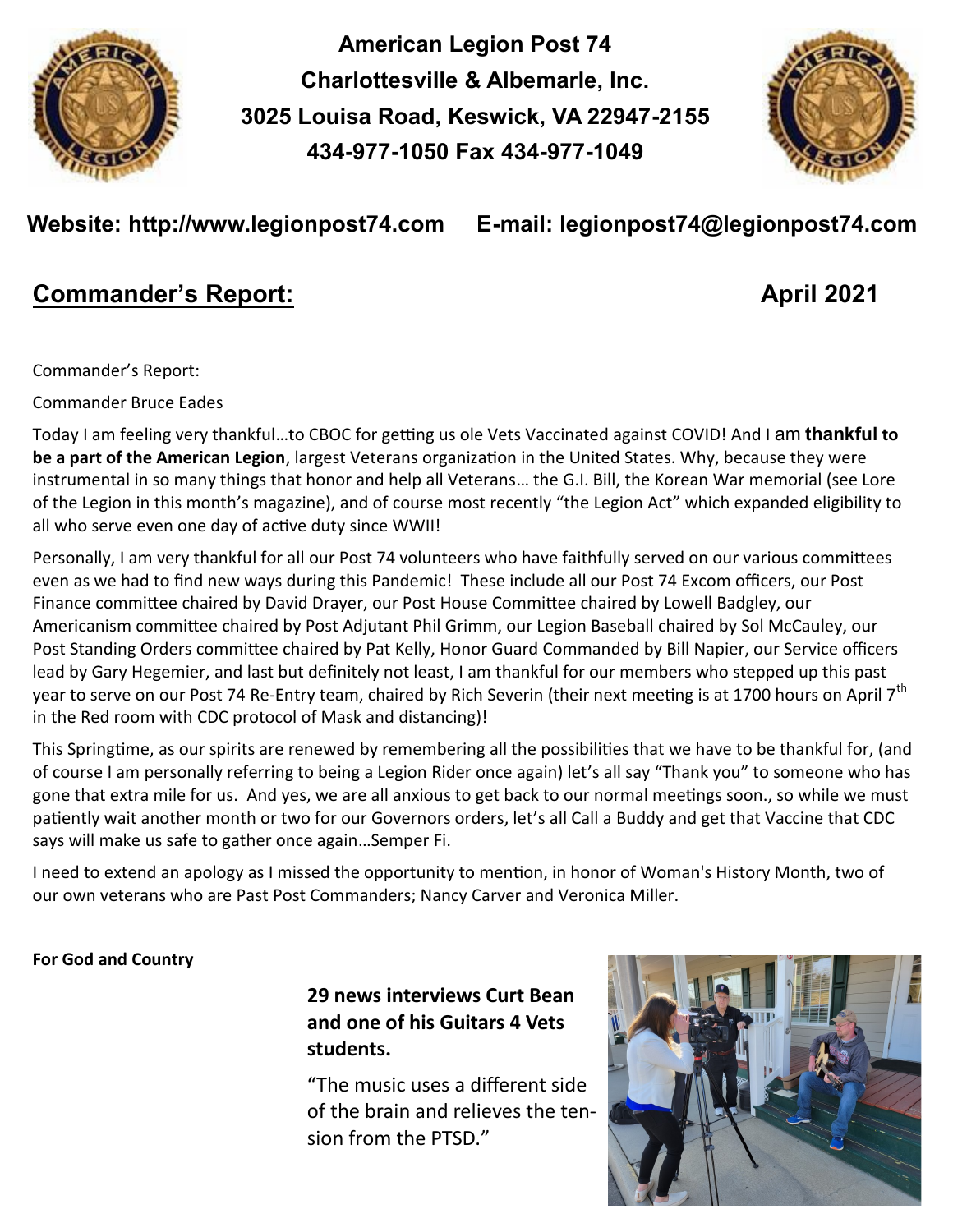| <b>Post 74 Officers</b>                   |                                                |                              | Marching our way through the Pandemic shut down the past year has proved                                                                                                                                       |                  |                   |                 |                   |
|-------------------------------------------|------------------------------------------------|------------------------------|----------------------------------------------------------------------------------------------------------------------------------------------------------------------------------------------------------------|------------------|-------------------|-----------------|-------------------|
| Commander: W. Bruce Eades                 |                                                |                              | challenging. We, at Post 74 American Legion Family strive to continue to serve                                                                                                                                 |                  |                   |                 |                   |
|                                           |                                                |                              | our community, all the while trying to "be there" for our Veteran Brothers and                                                                                                                                 |                  |                   |                 |                   |
| <b>First Vice: Bill Napier</b>            |                                                |                              | <b>Sisters and their families!</b><br>Yes, our volunteers all had to find new ways to accomplish our missionto serve!                                                                                          |                  |                   |                 |                   |
| <b>Second Vice: Randy Wood</b>            |                                                |                              | First, we learned to have ZOOM meetings to pay our bills and maintain our Post<br>home. Our Post Home is normally used by a dozen organizations for their monthly                                              |                  |                   |                 |                   |
| Third Vice: Roberta Humphrey              |                                                |                              | meetings. Then, early morning on the last Monday in May, we streamed a<br>Memorial Day Ceremony on Facebook with, nine of our members at The                                                                   |                  |                   |                 |                   |
| Chaplain: Mike James                      |                                                |                              | Dogwood Vietnam Memorial (Phase 1 mask and social distancing). As we went<br>into Phase 2 (again masks and distancing), we facebook streamed on Flag Day,                                                      |                  |                   |                 |                   |
| <b>Finance: David Drayer</b>              |                                                |                              | June $14^{\text{th}}$ , the replacing of our post home flags and a formal retiring of<br>unserviceable flags, with Department of Virginia Commander A.B. Brown as our                                          |                  |                   |                 |                   |
| <b>Adjutant: Phil Grimm</b>               |                                                |                              | guest speaker. He also used our post home to virtually reach out to all Virginia<br>Posts to provide Covid 19 protocols and their impact on the Legion. Phase 3                                                |                  |                   |                 |                   |
| <b>Historian: Al Underwood</b>            |                                                |                              | allowed us to hold two outside parking lot events. On Oct 4 <sup>th</sup> we held a drive-<br>through 101 <sup>st</sup> American Legion Post 74 Birthday box lunch pick-up and on                              |                  |                   |                 |                   |
| Judge Advocate: Pat Kelly                 |                                                |                              | December 12 <sup>th</sup> a very successful Toys for Tots Drop off hosted by our American<br>Legion Auxiliary Unit 74, along with the Bradley T. Arms Detachment of the                                        |                  |                   |                 |                   |
| Sgt. At Arms: Mary Sue Garrison           |                                                |                              | Marine Corps League and of course our Legionnaires!<br>Throughout 2020, we had to cancel many of our normal community youth events                                                                             |                  |                   |                 |                   |
| <b>Athletic Officer: Solomon McCauley</b> |                                                |                              | such as American Legion Baseball and Boy's State. Fortunately, we have been able<br>to support our area High School students in oratorical competitions, essay                                                 |                  |                   |                 |                   |
| Service Officer: Gary Hegemier            |                                                |                              | contest, and by awarding college scholarships virtually! This spring, we are able to<br>sponsor a limited attendance at Boys State, a shortened Legion Baseball season                                         |                  |                   |                 |                   |
| <b>Rental Agent: vacant</b>               |                                                |                              | and UVA, JMU and Liberty University's ROTC programs with over a dozen awards<br>for 2020-2021.                                                                                                                 |                  |                   |                 |                   |
| At Large Officers:                        |                                                |                              | As for our members, we conducted a weekly "Buddy Checks Program", monthly                                                                                                                                      |                  |                   |                 |                   |
| Lowell Badgley                            |                                                |                              | ROBO calls and newsletter mailings to try and stay in touch during this difficult                                                                                                                              |                  |                   |                 |                   |
| <b>Richard Severin</b>                    |                                                |                              | stretch. As of January 2021, our Honor Guard resumed conducting outdoor                                                                                                                                        |                  |                   |                 |                   |
| George Shadman                            |                                                |                              | funerals, honoring our Veterans by playing taps and firing three rifle volleys from                                                                                                                            |                  |                   |                 |                   |
| Andy Meade                                |                                                |                              | a nearby hill. Hopefully, all this has helped us to march through this ugly                                                                                                                                    |                  |                   |                 |                   |
| <b>Boyd Knott</b>                         |                                                |                              | pandemic in the absence of normal camaraderie to which we have grown<br>accustomed! I am sure the question on everyone's mind is "When will we be                                                              |                  |                   |                 |                   |
| Legionnaire of the Year:                  |                                                |                              | able to get our life back to normal?"                                                                                                                                                                          |                  |                   |                 |                   |
| Randy Wood                                |                                                |                              | Bruce Eades                                                                                                                                                                                                    |                  |                   |                 |                   |
|                                           |                                                |                              |                                                                                                                                                                                                                |                  |                   |                 |                   |
|                                           |                                                |                              | To help those less fortunate and to help with membership, donations                                                                                                                                            |                  |                   |                 |                   |
|                                           | <b>MEMBERSHIP</b><br><b>THROUGH March 2021</b> |                              | are being accepted in increments of \$35. To achieve the current goal of<br>100%, we need 117 additional renewals by 7 April 2021. Our<br>membership team is currently contacting those who have yet to renew. |                  |                   |                 |                   |
|                                           |                                                | <b>New</b><br><b>Members</b> |                                                                                                                                                                                                                | <b>Transfers</b> | <b>Total</b>      | <b>Goal for</b> | <b>Percent of</b> |
| <b>Renewals</b>                           | <b>PUFLS</b>                                   |                              |                                                                                                                                                                                                                |                  | <b>Membership</b> | the Year        | <b>Goal Met</b>   |
| 514                                       | 148                                            |                              | 12                                                                                                                                                                                                             |                  | 674               | 791             | 85.2%             |

**For those who have not renewed for 2021, please consider remitting your dues now of \$35.** 

**Your membership is the life blood of American Legion Post 74**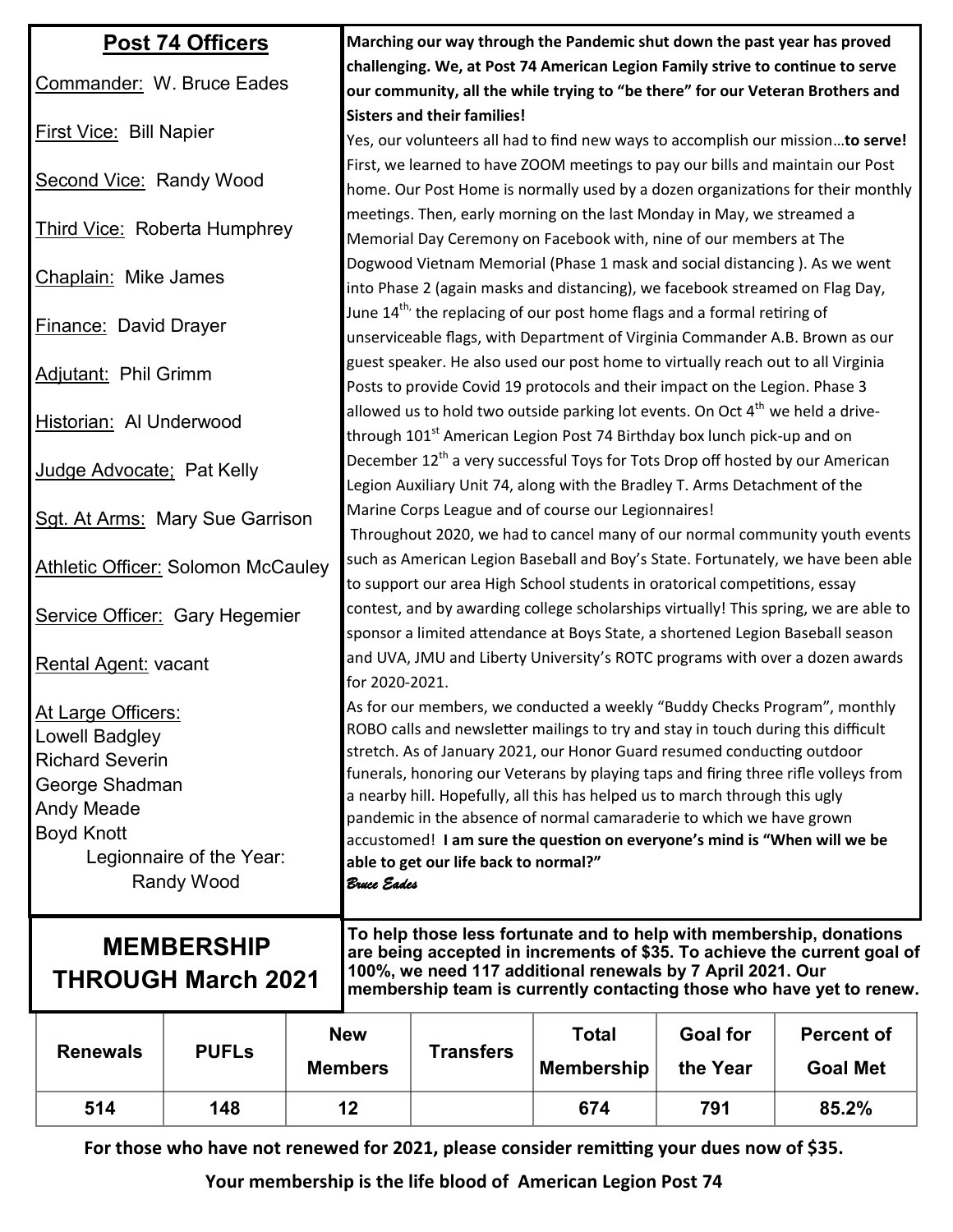## The American Legion Auxiliary Unit 74 Unit President Ruthann Brown rsk8mom@aol.com "100 Years of Honoring Service"

Girl State will be held virtually, June 25-28, cost is \$100. If interested please contact Ruthann ASAP as deadline is fast approaching. Send us reports on any of your volunteer hours, donations made, good deeds; we know you have been busy! Year End reports are due to Department by 15 April. As of 17 March, membership is 73%. We need 22 renewals to reach 100%. Please mail membership renewal to PO Box 364, Crozet, VA 22936.

## **S.A.L. (Sons of American Legion) Squadron 74 Commander Lowell Badgley**

Please keep a log for your volunteer hours as final consolidated reports are due in May. Don't forget to submit your renewal of \$15 for membership. Wearing of facial mask/shield and social distancing are



# **American Legion Riders Chapter 74 Website: www.al74riders.comEmail: info@al74riders.com**

Director: Bob Humphrey , wrench58@embarqmail.com Improving weather conditions should soon allow for getting back on the road again. Keep in mind, potential left over road debris that may cause handling challenges or damage to your ride. Preventive maintenance **cannot be over emphasized** for road worthiness of your ride and personal safety. Continue to practice COVID-19 CDC recommended guidelines.

# **Blue Star Families of Central Virginia**



Martha Horsfall, , horsfalljm@comcast.net **Mailing Address:** Blue Star Families Of Central VA, PO BOX 5182 Charlottesville, VA 22905-5182 **Website:** www.bsfcv.avenue.org

**IT'S GIRL SCOUT COOKIE TIME!!!!** Our next pack-out is scheduled for April 21. Through the generosity of Girl Scout troops in the area, we will be shipping GS cookies to our deployed service members. If you know of anyone who will be deployed at that time, please let us know so we can include them in our pack-out.

Mark your calendars for Saturday, June 5, 2021 for the "4 Our Freedom 5K" that will benefit 8 local veteran/military organizations. You can run/walk the 5K in person or virtually. Just go to runsignup.com and enter the name "4 Our Freedom 5K" for more information. We would love to see you there!!!



**Disabled American Veterans Chapter 33** DAV Commander: Bob Clouser Robertclouder@msn.com **Disabled American Veterans Auxiliary** DAVA Commander: Amanda Schaad

# **House Committee Report—Lowell Badgley**

We need help in replenishing tools as our stock pile is dwindling due to normal wear and tear in the upkeep and beautification of our post home; phillips and flat head screwdrivers, crescent wench. The tools can be *gently used* and extras you no longer have a need for. Thank you for your donation.

Soon will be election of Post Officers. If interested in serving as a member of the Post Executive Committee, please contact any of our At Large members or leave a message for them at the post. Deadline is 5 May 2021.